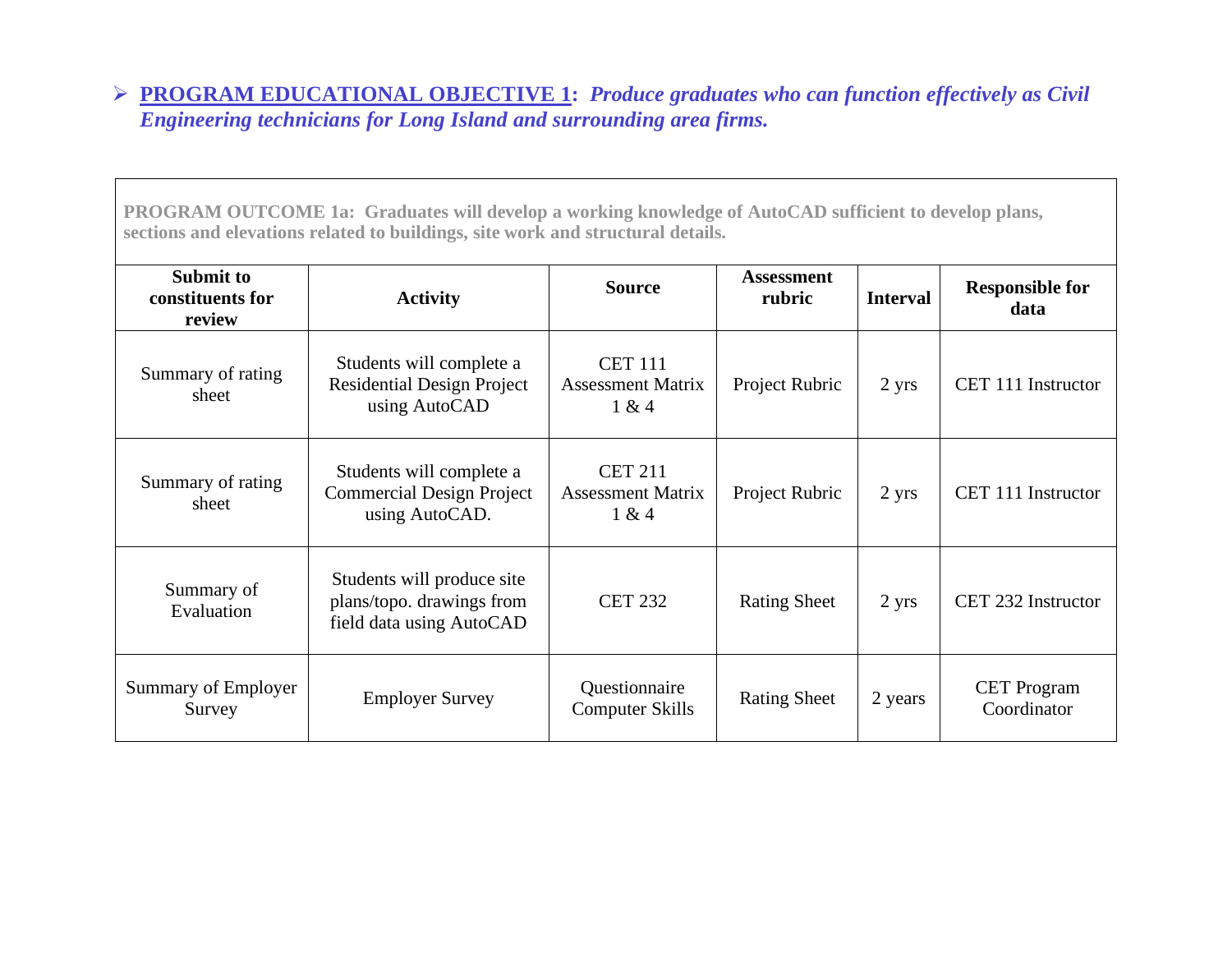| PROGRAM OUTCOME 1b: Graduates will develop a working knowledge of both standard computer software used for<br>office communications, research, and data analysis and industry standard software in civil engineering design and analysis. |                                                                                                      |                                                             |                                                                                                                                   |                 |                                |  |  |  |  |
|-------------------------------------------------------------------------------------------------------------------------------------------------------------------------------------------------------------------------------------------|------------------------------------------------------------------------------------------------------|-------------------------------------------------------------|-----------------------------------------------------------------------------------------------------------------------------------|-----------------|--------------------------------|--|--|--|--|
| <b>Submit to constituents</b><br>for review                                                                                                                                                                                               | <b>Activity</b>                                                                                      | <b>SOURCE</b>                                               | <b>Assessment</b><br>rubric                                                                                                       | <b>Interval</b> | <b>Responsible for</b><br>data |  |  |  |  |
| Summary of the<br>portfolio results.                                                                                                                                                                                                      | Students will complete a<br>series of projects using the<br>current office suite.                    | <b>CET 103</b><br><b>Assessment Matrix</b><br>4, 5, 6, 8, 7 | A portfolio will<br>be maintained<br>and assessed for<br>each student and<br>evaluated for<br>acceptable<br>working<br>knowledge. | Yearly          | Instructor                     |  |  |  |  |
| Summary of the<br>evaluation results.                                                                                                                                                                                                     | Students will perform an<br>analysis of a steel structural<br>members using Steel Design<br>software | <b>CET 223</b><br><b>Assessment Matrix</b>                  | <b>Rating Sheet</b>                                                                                                               | Yearly          | Instructor                     |  |  |  |  |
| Summary of evaluation<br>results.                                                                                                                                                                                                         | Students will use standard<br>Surveying highway software<br>for field project.                       | <b>CET 232</b><br><b>Assessment Matrix</b>                  | <b>Rating Sheet</b>                                                                                                               | Yearly          | Instructor                     |  |  |  |  |
| Summary of evaluation<br>results.                                                                                                                                                                                                         | Students will use Excel and<br>Bid Builder to estimate a<br>project.                                 | <b>CET 201</b><br><b>Assessment Matrix</b><br>7 & 8         | <b>Rating Sheet</b>                                                                                                               | Yearly          | Instructor                     |  |  |  |  |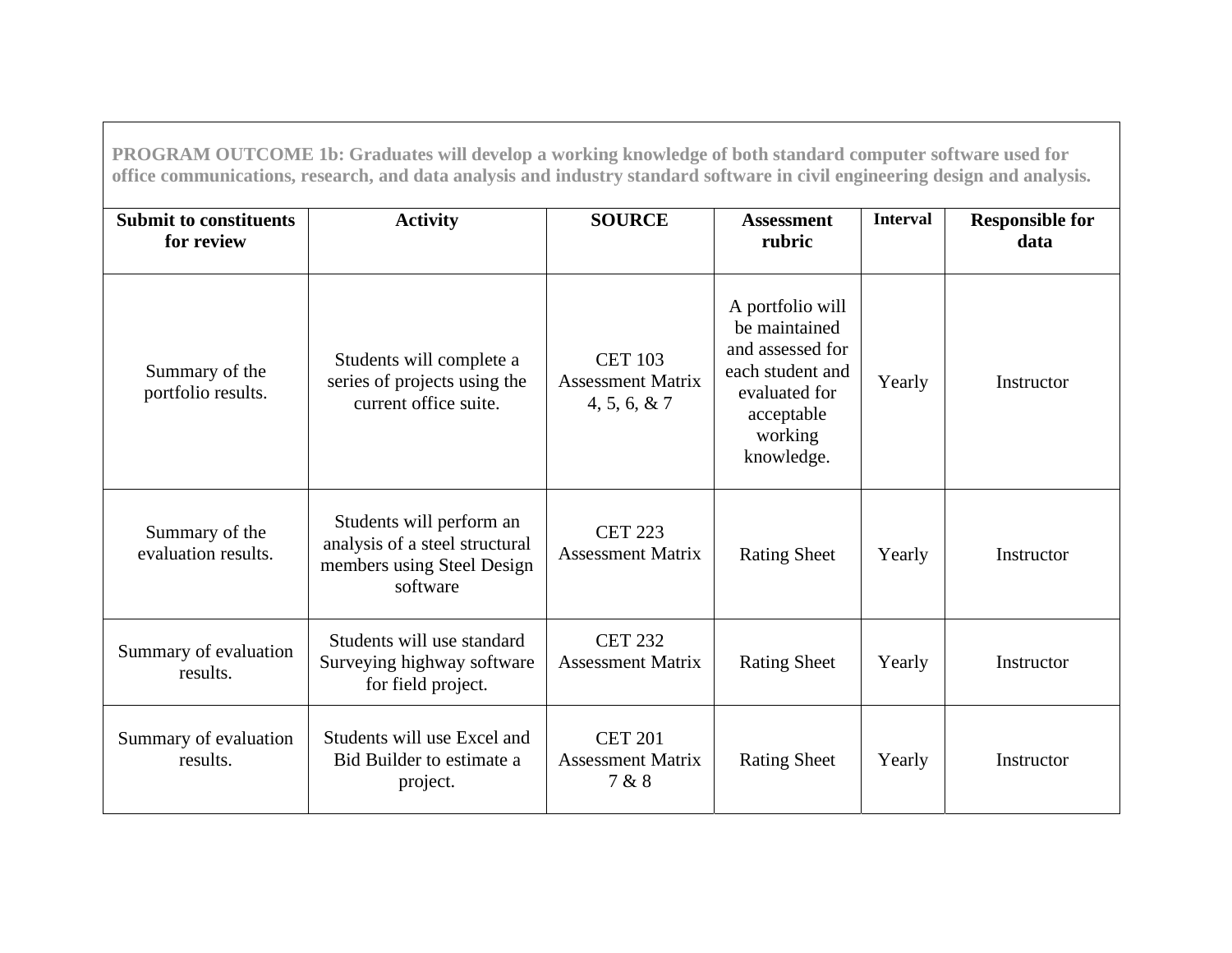**PROGRAM OUTCOME 1c: Students shall be able to use the equipment of technology such as surveying and be able to collect and evaluate data such as survey data.** 

| <b>Submit to constituents</b><br>for review | <b>Activity</b>                                                                                   | <b>SOURCE</b>                                                | <b>Assessment</b><br>rubric | <b>Interval</b> | <b>Responsible for</b><br>data |
|---------------------------------------------|---------------------------------------------------------------------------------------------------|--------------------------------------------------------------|-----------------------------|-----------------|--------------------------------|
| Summary of evaluation<br>results            | Students will gather data<br>using total station, work with<br>Nikon software, AutoCAD &<br>Excel | <b>CET 231</b><br><b>Assessment Matrix</b><br>$7, 10, \& 11$ | <b>Rating Sheet</b>         | Yearly          | Instructor                     |
| Summary of evaluation<br>results            | Students will gather data<br>using total station, work with<br>Nikon software, AutoCAD &<br>Excel | <b>CET 232</b><br><b>Assessment Matrix</b><br>8              | <b>Rating Sheet</b>         | Yearly          | Instructor                     |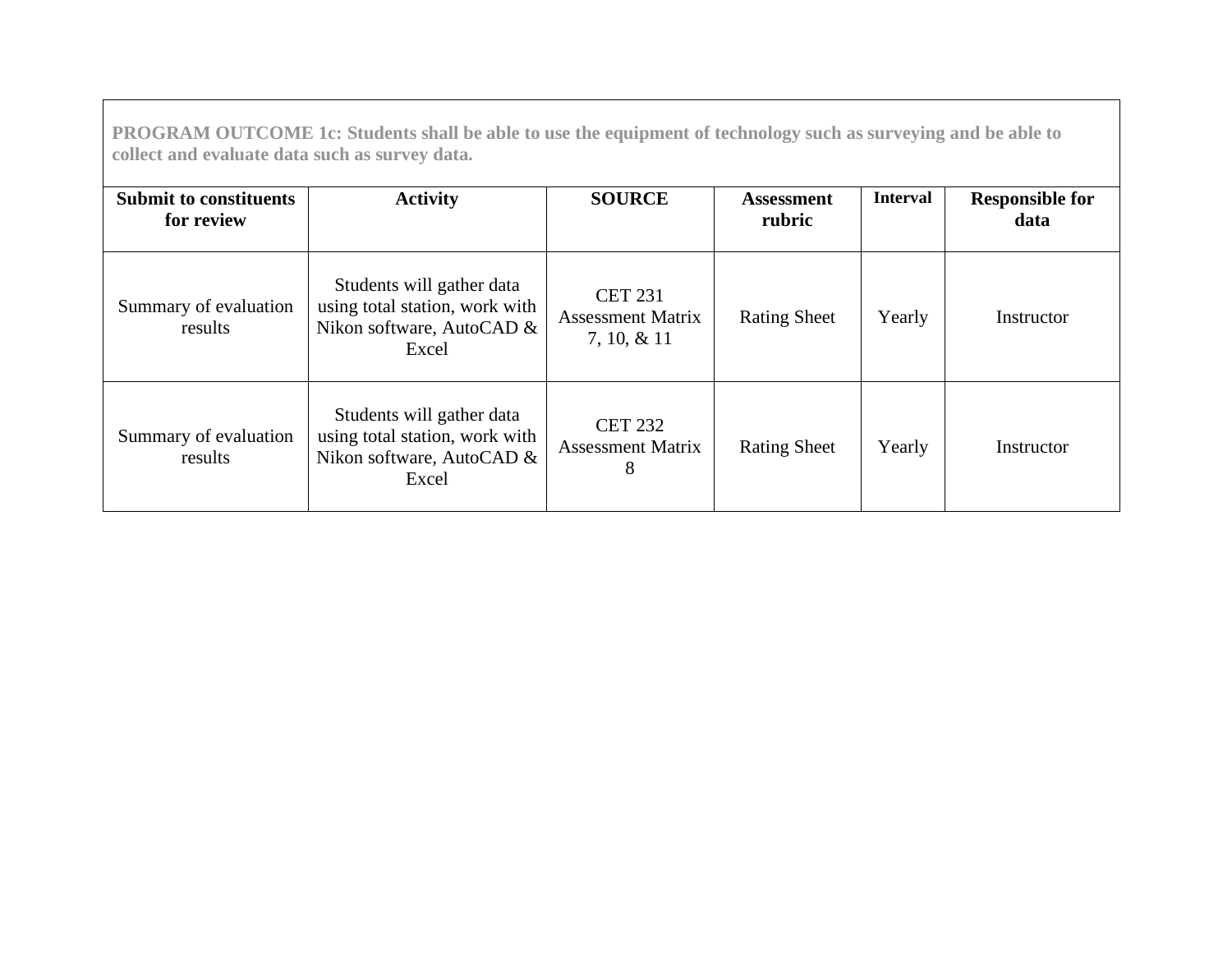## - **OBJECTIVE 2:** *Produce graduates who will understand the importance of life-long learning and are ready to transfer to Bachelor of Engineering Technology programs to continue their education.*

**PROGRAM OUTCOME 2a: Graduates will be informed on the importance of continuing their technical education through professional associations, post-degree training, and professional educational opportunities.**

| <b>Submit to constituents</b><br>for review                                                                    | <b>Activity</b>                                                                 | <b>SOURCE</b>                       | <b>Assessment</b><br>rubric                 | <b>Interval</b> | <b>Responsible for</b><br>data    |
|----------------------------------------------------------------------------------------------------------------|---------------------------------------------------------------------------------|-------------------------------------|---------------------------------------------|-----------------|-----------------------------------|
| Summary of returned<br>student survey results<br>indicating % of students<br>who continued their<br>education. | <b>Graduate Survey</b>                                                          | Survey questions                    | Summary of<br>Survey results                | Yearly          | <b>CET</b> Program<br>Coordinator |
| Summary of % of<br>students attending.                                                                         | Students will attend one local<br>professional society<br>meetings/presentation | Student<br>commentary of<br>meeting | Summary of<br>Student<br><b>Submissions</b> | Yearly          | <b>CET</b> Program<br>Coordinator |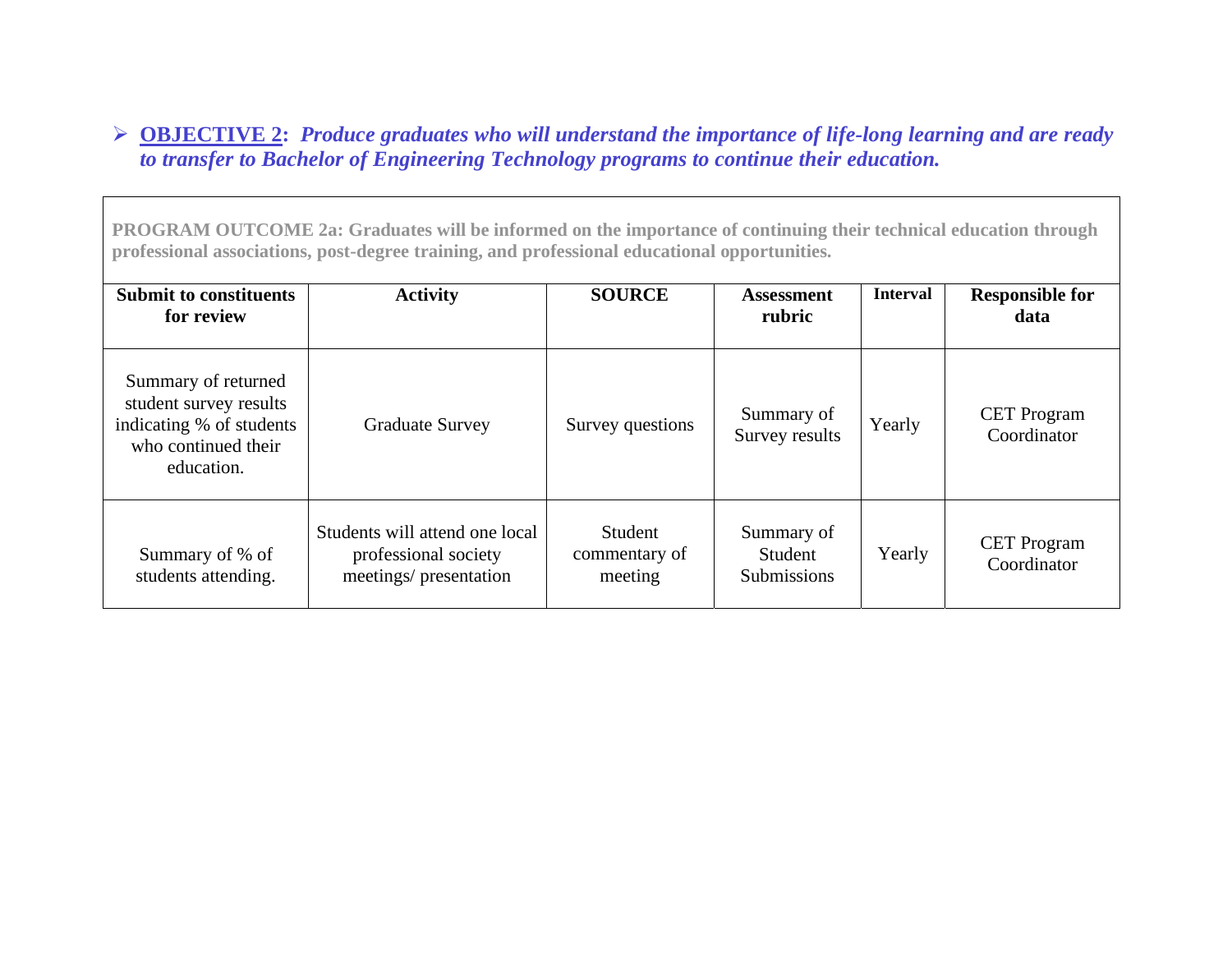**PROGRAM OUTCOME 2b: Graduates will have developed math and physics aptitude necessary for critical thinking.** 

| <b>Submit to constituents</b><br>for review                   | <b>Activity</b>                                                       | <b>SOURCE</b>                                                                                          | <b>Assessment</b><br>rubric                   | <b>Interval</b>  | <b>Responsible for</b><br>data              |
|---------------------------------------------------------------|-----------------------------------------------------------------------|--------------------------------------------------------------------------------------------------------|-----------------------------------------------|------------------|---------------------------------------------|
| PHY101/102 Summary<br>data of SUNY Learning<br>Goals          | Lab Activity – Written<br>Report: measurements and<br>vector analysis | <b>SUNY General</b><br>Education<br><b>Assessment Review</b><br>(GEAR)<br>Implementation<br>Guidelines | Developed by<br>Physics area of<br>department | Every 2<br>years | Physics Area<br>Coordinator                 |
| Math 109/111<br>Summary data of SUNY<br><b>Learning Goals</b> | <b>Mathematics Exams</b>                                              | <b>SUNY GEAR</b><br><b>Assessment Review</b><br>Implementation<br>Guidelines                           | Developed by<br>Math department               | Every 2<br>years | Algebra and Pre-<br>Calculus<br>Coordinator |
| Summary of Employer<br>Survey results                         | <b>Employer Survey</b>                                                | Questionnaire                                                                                          | Satisfaction<br>Rating                        | 2 years          | <b>CET</b> Program<br>Coordinator           |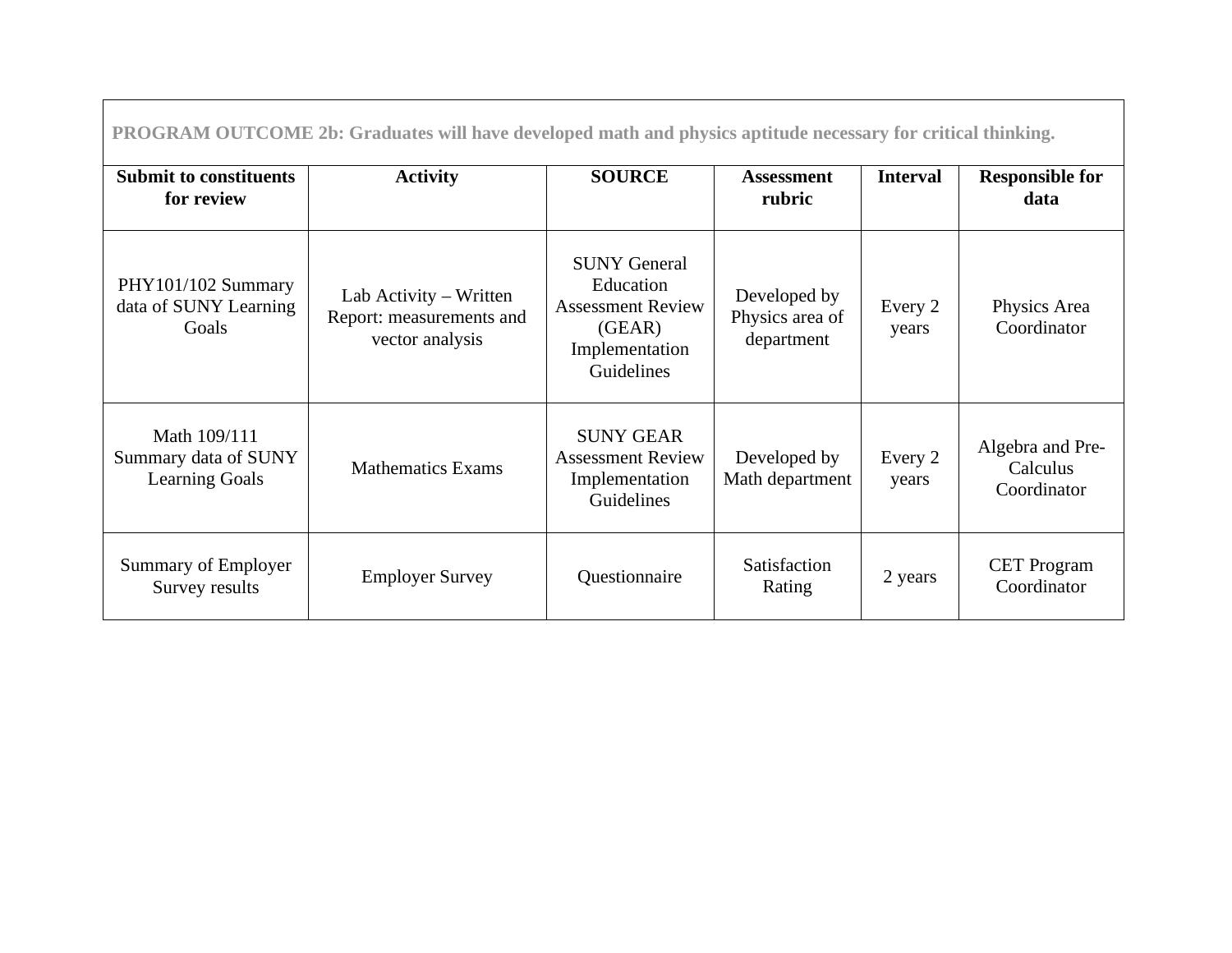| PROGRAM OUTCOME 2c: Graduates will have developed techniques on how to solve problems in civil engineering<br>technology that incorporate the rigors and implementation of engineering considerations and design. |                                                                                                      |                                                  |                                 |                 |                                   |  |  |  |
|-------------------------------------------------------------------------------------------------------------------------------------------------------------------------------------------------------------------|------------------------------------------------------------------------------------------------------|--------------------------------------------------|---------------------------------|-----------------|-----------------------------------|--|--|--|
| <b>Submit to constituents</b><br>for review                                                                                                                                                                       | <b>Activity</b>                                                                                      | <b>SOURCE</b>                                    | <b>Assessment</b><br>rubric     | <b>Interval</b> | <b>Responsible for</b><br>data    |  |  |  |
| <b>Summary of Project</b><br>Results                                                                                                                                                                              | Students will demonstrate<br>problem solving to design<br>elements of a multi-story<br>building.     | <b>CET 223</b><br><b>Assessment Matrix</b><br>10 | Project<br>Assessment<br>Rubric | Yearly          | Instructor                        |  |  |  |
| Summary of<br><b>Examination Results</b>                                                                                                                                                                          | Students will demonstrate<br>problem solving and design<br>knowledge during written<br>examinations. | <b>CET 225</b>                                   | Examination<br><b>Results</b>   | Yearly          | Instructor                        |  |  |  |
| Summary of Project<br><b>Results</b>                                                                                                                                                                              | Students will demonstrate<br>problem solving to design<br>elements of a highway.                     | <b>CET 232</b><br><b>Assessment Matrix</b><br>4  | Project<br>Assessment<br>Rubric | Yearly          | Instructor                        |  |  |  |
| Summary of<br><b>Examination Results</b>                                                                                                                                                                          | Students will demonstrate<br>problem solving and design<br>knowledge during written<br>examinations. | <b>CET240</b>                                    | Examination<br><b>Results</b>   | Yearly          | Instructor                        |  |  |  |
| Summary of Employer<br>Survey results                                                                                                                                                                             | <b>Employer Survey</b>                                                                               | Questionnaire                                    | Satisfaction<br>Rating          | 2 years         | <b>CET</b> Program<br>Coordinator |  |  |  |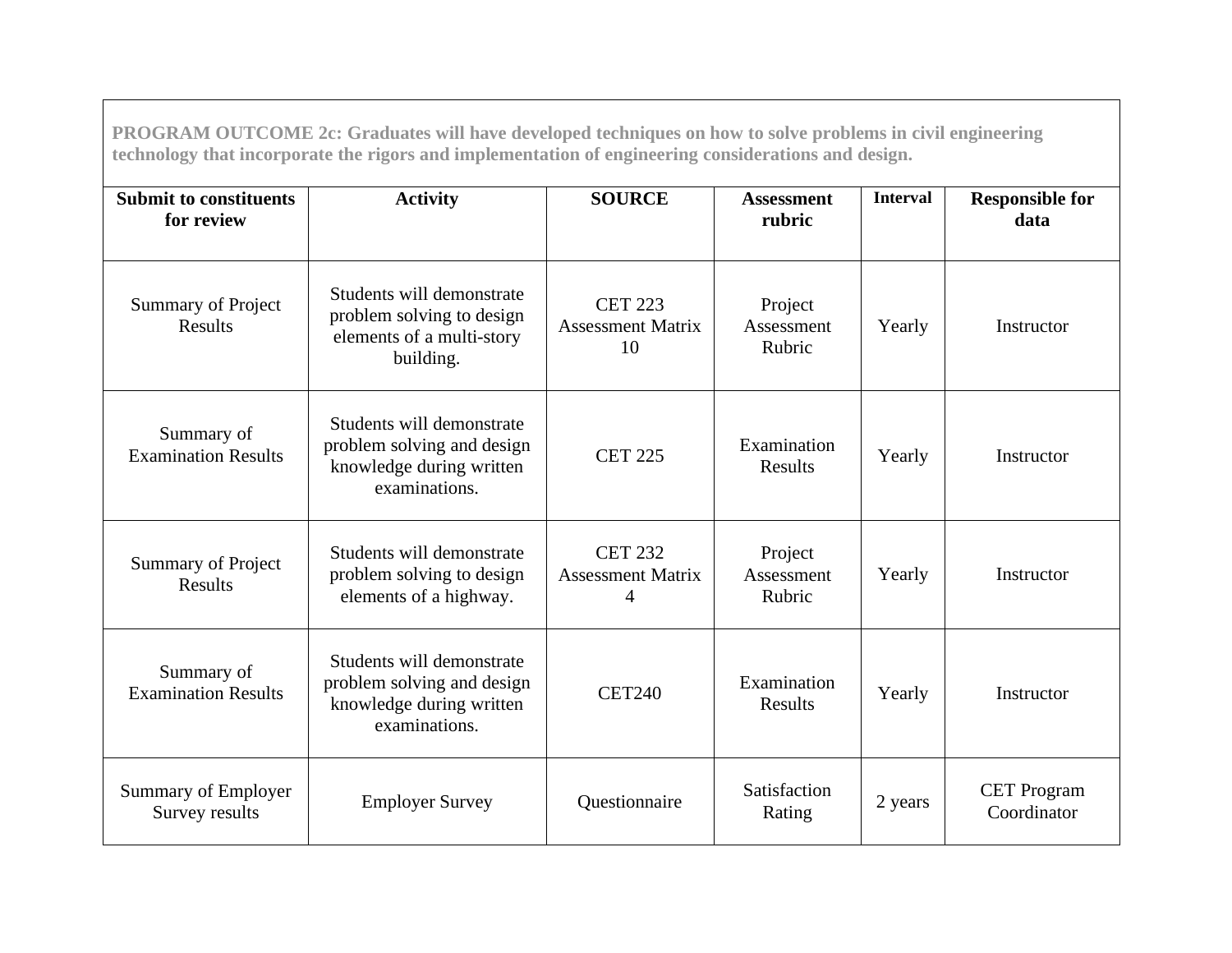## - **OBJECTIVE 3:** *Produce graduates who can communicate effectively in oral and written at both technical and interpersonal levels. Produce graduates who can effectively work in a team as required by the corporate community.*

**PROGRAM OUTCOME 3a: Graduates will develop the skills required to work in teams to complete lab design projects.** 

| <b>Submit to constituents</b><br>for review  | <b>Activity</b>                                  | <b>SOURCE</b>                                    | <b>Assessment</b><br>rubric     | <b>Interval</b> | <b>Responsible for</b><br>data    |
|----------------------------------------------|--------------------------------------------------|--------------------------------------------------|---------------------------------|-----------------|-----------------------------------|
| Summary of rating sheet                      | Team Design Project of<br>Multi-story Building   | <b>CET 223</b><br><b>Assessment Matrix</b><br>10 | Project<br>Assessment<br>Rubric | 2 years         | Instructor                        |
| Summary of rating sheet                      | Team Design project of a<br>commercial building. | <b>CET 211</b><br><b>Assessment Matrix</b><br>10 | Project<br>Assessment<br>Rubric | 2 years         | Instructor                        |
| <b>Summary of Graduate</b><br>Survey results | <b>Graduate Survey</b>                           | Questions                                        | Satisfaction<br>rating          | 2 years         | <b>CET Program</b><br>Coordinator |
| Summary of Employer<br>Survey results        | <b>Employer Survey</b>                           | Questionnaire                                    | Satisfaction<br>rating          | 2 years         | <b>CET</b> Program<br>Coordinator |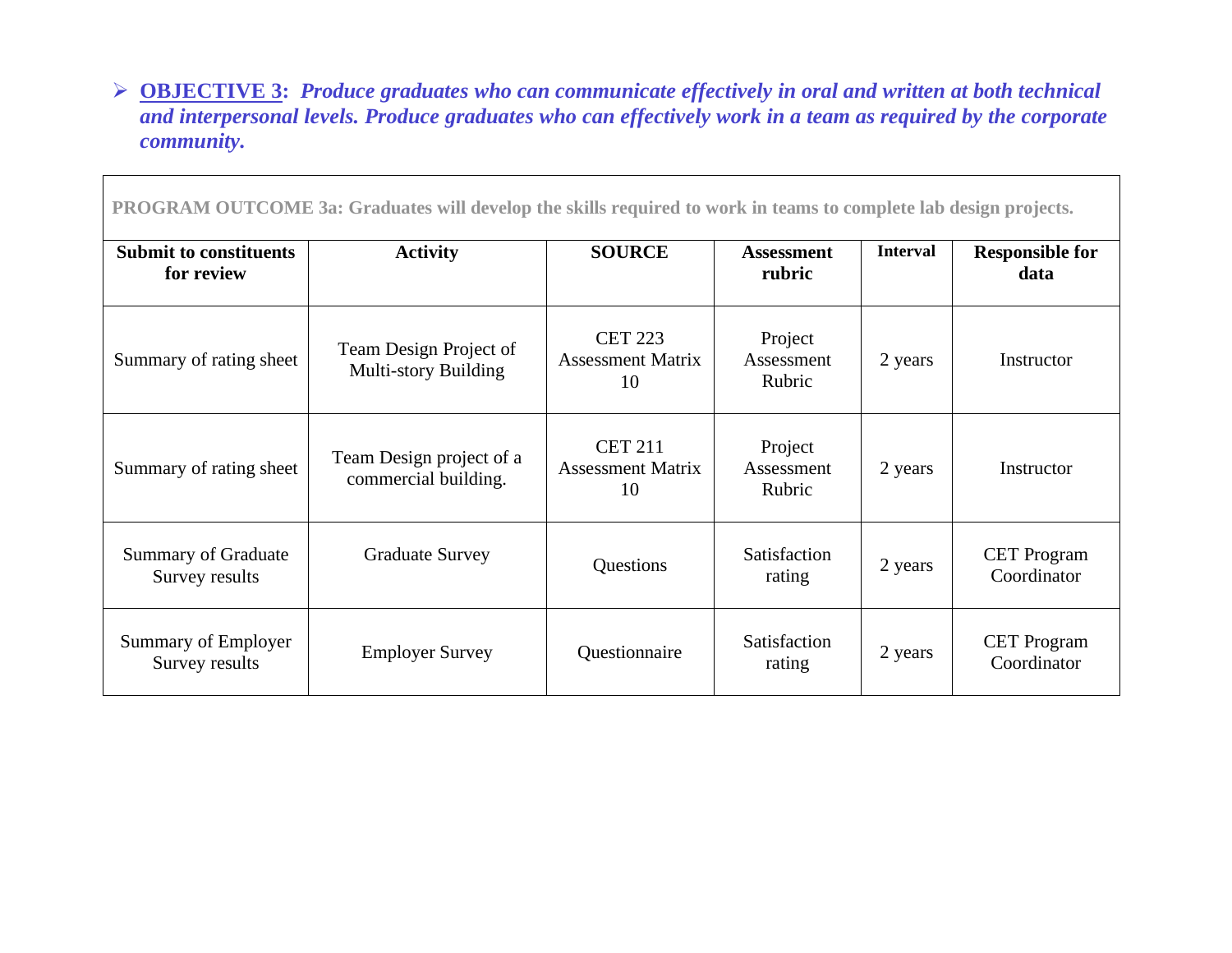**PROGRAM OUTCOME 3b: Graduates will develop the writing skills necessary to demonstrate competency in technical written communication.** 

| <b>Submit to constituents</b><br>for review | <b>Activity</b>        | <b>SOURCE</b>                              | <b>Assessment</b><br>rubric        | <b>Interval</b> | <b>Responsible for</b><br>data    |
|---------------------------------------------|------------------------|--------------------------------------------|------------------------------------|-----------------|-----------------------------------|
| Summary of rating<br>sheet.                 | Lab Report             | <b>CET 222</b><br><b>Assessment Matrix</b> | Laboratory<br>Assessment<br>Rubric | Yearly          | Instructor                        |
| Summary of rating<br>sheet.                 | Lab Report             | <b>CET 240</b><br><b>Assessment Matrix</b> | Laboratory<br>Assessment<br>Rubric | Yearly          | Instructor                        |
| Summary of rating<br>sheet.                 | <b>Class Exercises</b> | <b>ENG 111</b>                             | <b>Rating Sheet</b>                | 2 years         | Instructor                        |
| Summary of Employer<br>Survey results       | <b>Employer Survey</b> | Questionnaire                              | Satisfaction<br>Rating             | 2 years         | <b>CET</b> Program<br>Coordinator |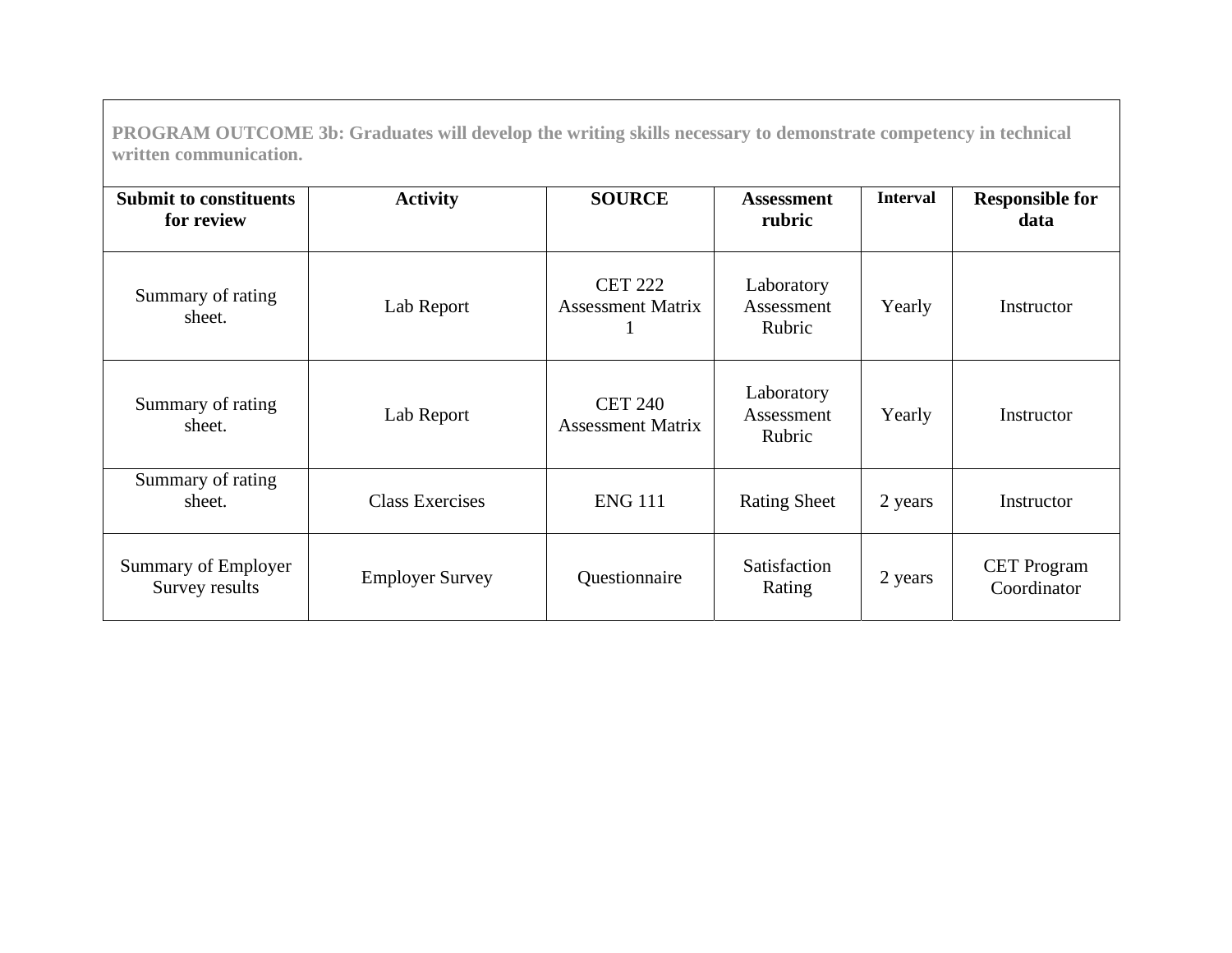**PROGRAM OUTCOME 3c: Graduates will develop the oral presentation skills to disseminate technical information from laboratory and/or design experiences.** 

| <b>Submit to constituents</b><br>for review | <b>Activity</b>                                 | <b>SOURCE</b>                                    | <b>Assessment</b><br>rubric     | <b>Interval</b> | <b>Responsible for</b><br>data    |
|---------------------------------------------|-------------------------------------------------|--------------------------------------------------|---------------------------------|-----------------|-----------------------------------|
| Summary of rating sheet                     | Team Design project<br>presentation.            | <b>CET 211</b><br><b>Assessment Matrix</b><br>9  | Project<br>Assessment<br>Rubric | 2 years         | Instructor                        |
| Summary of rating sheet                     | <b>Team Design Project</b><br>presentation.     | <b>CET 223</b><br><b>Assessment Matrix</b><br>10 | Project<br>Assessment<br>Rubric | 2 years         | Instructor                        |
| Summary of rating sheet                     | <b>Team Estimating Project</b><br>presentation. | <b>CET 201</b><br><b>Assessment Matrix</b><br>11 | Project<br>Assessment<br>Rubric | 2 years         | Instructor                        |
| Summary of Employer<br>Survey results       | <b>Employer Survey</b>                          | Questionnaire                                    | Satisfaction<br>Rating          | 2 years         | <b>CET</b> Program<br>Coordinator |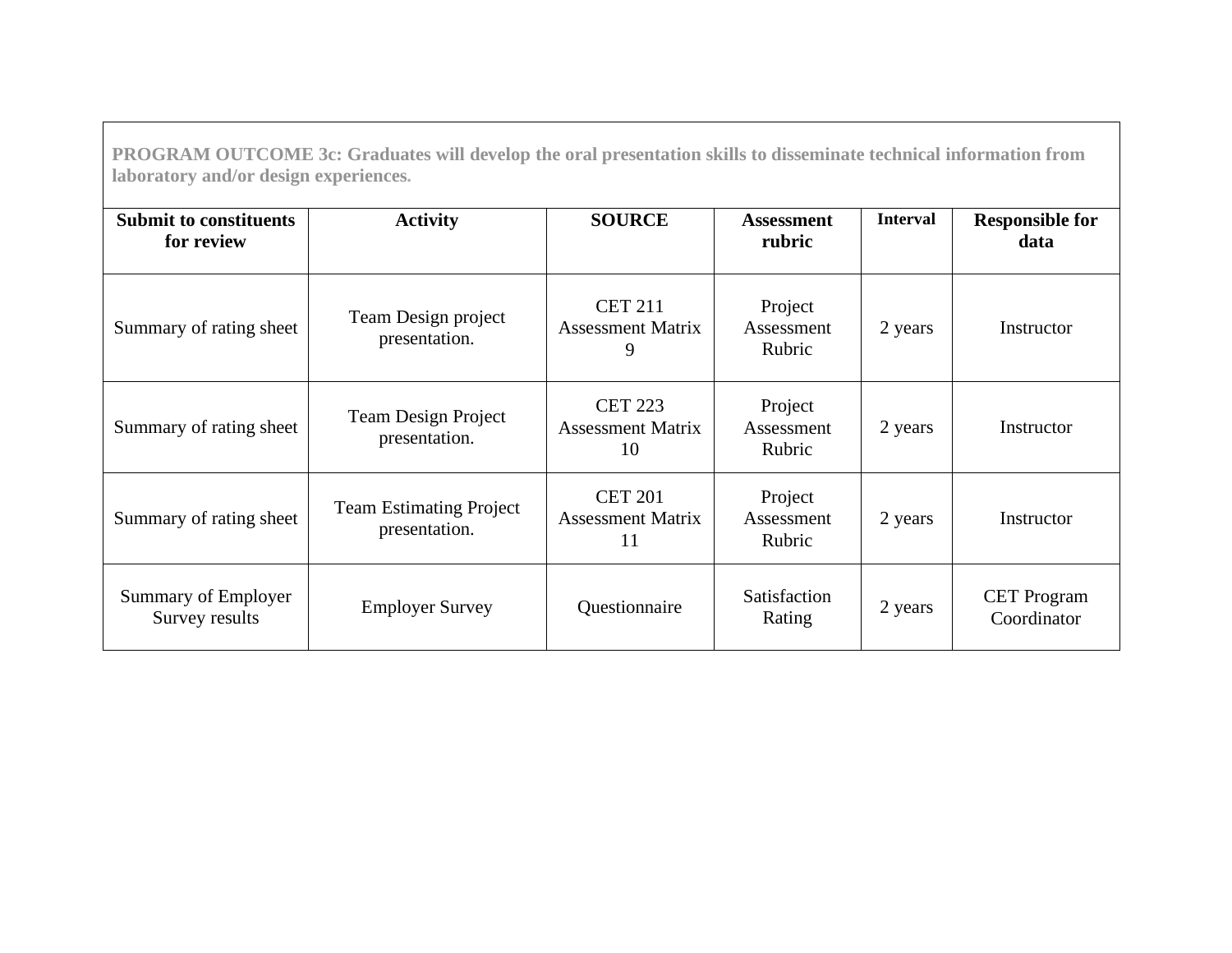**PROGRAM OUTCOME 3d: Graduates will develop the organizational skills to track documents, and verbal, electronic and drafted information to complete lab design projects.** 

| <b>Submit to constituents</b><br>for review | <b>Activity</b>                | <b>SOURCE</b>                                          | <b>Assessment</b><br>rubric     | <b>Interval</b> | <b>Responsible for</b><br>data    |
|---------------------------------------------|--------------------------------|--------------------------------------------------------|---------------------------------|-----------------|-----------------------------------|
| Summary of rating sheet                     | Team Design project            | <b>CET 211</b><br><b>Assessment Matrix</b><br>9        | Project<br>Assessment<br>Rubric | 2 years         | Instructor                        |
| Summary of rating sheet                     | <b>Team Estimating Project</b> | <b>CET 201</b><br><b>Assessment Matrix</b><br>9 and 10 | Project<br>Assessment<br>Rubric | 2 years         | Instructor                        |
| Summary of Employer<br>Survey results       | <b>Employer Survey</b>         | Questionnaire                                          | Satisfaction<br>Rating          | 2 years         | <b>CET</b> Program<br>Coordinator |